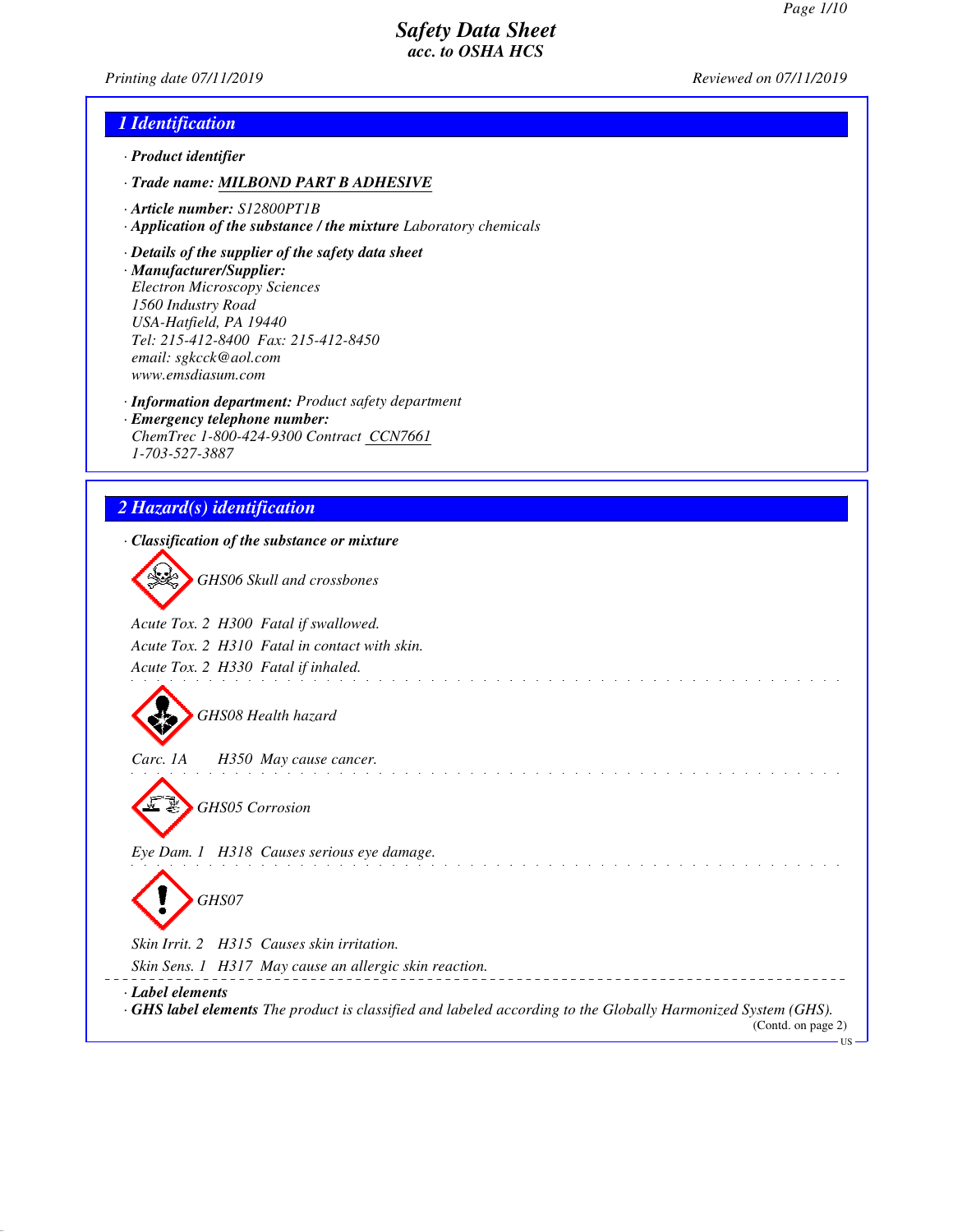*Printing date 07/11/2019 Reviewed on 07/11/2019*

*Trade name: MILBOND PART B ADHESIVE* (Contd. of page 1) *· Hazard pictograms* GHS05 GHS06 GHS07 GHS08 *· Signal word Danger · Hazard-determining components of labeling: (POLY(ACRYLONITRILE-CO-BUTADIENE), AMINE TERMINATED ) Versamid 140 Polyamide Resin `2,4,6-tris(dimethylaminomethyl)phenol · Hazard statements Fatal if swallowed, in contact with skin or if inhaled. Causes skin irritation. Causes serious eye damage. May cause an allergic skin reaction. May cause cancer. · Precautionary statements Obtain special instructions before use. Do not handle until all safety precautions have been read and understood. Do not breathe dust/fume/gas/mist/vapors/spray. Do not get in eyes, on skin, or on clothing. Wash thoroughly after handling. Do not eat, drink or smoke when using this product. Use only outdoors or in a well-ventilated area. Contaminated work clothing must not be allowed out of the workplace. Wear protective gloves/protective clothing/eye protection/face protection. [In case of inadequate ventilation] wear respiratory protection. If swallowed: Immediately call a poison center/doctor. Rinse mouth. If on skin: Wash with plenty of water. IF INHALED: Remove person to fresh air and keep comfortable for breathing. If in eyes: Rinse cautiously with water for several minutes. Remove contact lenses, if present and easy to do. Continue rinsing. IF exposed or concerned: Get medical advice/attention. Specific treatment is urgent (see on this label). Take off immediately all contaminated clothing and wash it before reuse. If skin irritation or rash occurs: Get medical advice/attention. Store in a well-ventilated place. Keep container tightly closed. Store locked up. Dispose of contents/container in accordance with local/regional/national/international regulations. · Classification system: · NFPA ratings (scale 0 - 4)* 3 1  $\overline{0}$ *Health = 3 Fire = 1 Reactivity = 0 · HMIS-ratings (scale 0 - 4)* HEALTH FIRE **REACTIVITY** 0 \*3  $\Box$ *Health = \*3 Fire = 1 Reactivity = 0* (Contd. on page 3)

US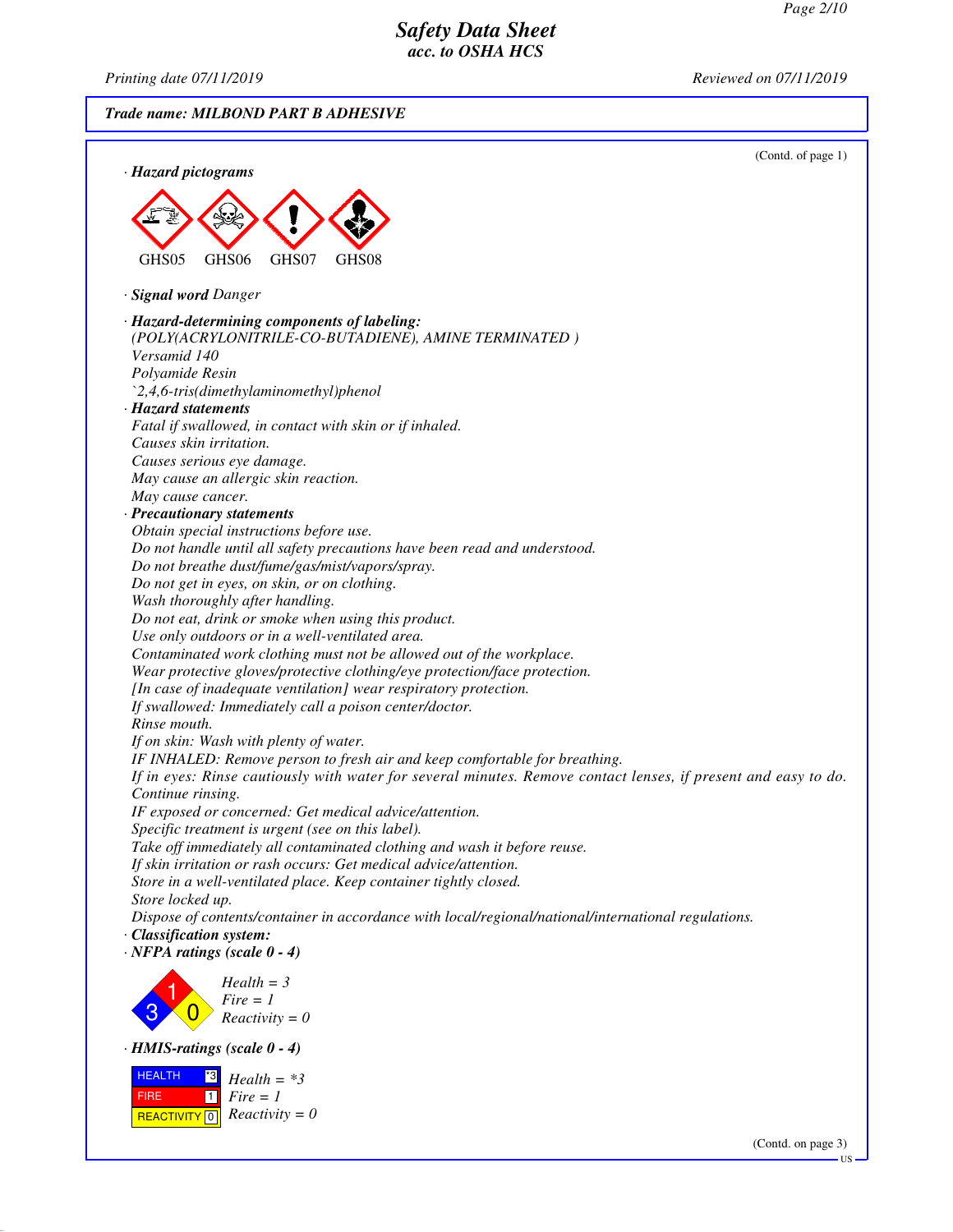(Contd. of page 2)

# *Safety Data Sheet acc. to OSHA HCS*

*Printing date 07/11/2019 Reviewed on 07/11/2019*

#### *Trade name: MILBOND PART B ADHESIVE*

*· Other hazards*

*· Results of PBT and vPvB assessment*

*· PBT: Not applicable.*

*· vPvB: Not applicable.*

### *3 Composition/information on ingredients*

*· Chemical characterization: Mixtures*

*· Description: Mixture of the substances listed below with nonhazardous additions.*

|  | · Dangerous components: |
|--|-------------------------|
|--|-------------------------|

| · Dungerous components. |                                                                 |                  |
|-------------------------|-----------------------------------------------------------------|------------------|
|                         | 68683-29-4 (POLY(ACRYLONITRILE-CO-BUTADIENE), AMINE TERMINATED) | $\geq 50.5100\%$ |
|                         | 68410-23-1 Versamid 140                                         | $>25-50\%$       |
|                         | <i>Polyamide Resin</i>                                          |                  |
|                         | $90-72-2$ $\mid$ $2,4,6$ -tris(dimethylaminomethyl)phenol       | $\leq$ 5%        |

#### *4 First-aid measures*

#### *· Description of first aid measures*

*· General information:*

*Immediately remove any clothing soiled by the product.*

*Remove breathing apparatus only after contaminated clothing have been completely removed.*

- *In case of irregular breathing or respiratory arrest provide artificial respiration.*
- *· After inhalation:*

*Supply fresh air or oxygen; call for doctor.*

*In case of unconsciousness place patient stably in side position for transportation.*

- *· After skin contact: Immediately wash with water and soap and rinse thoroughly.*
- *· After eye contact: Rinse opened eye for several minutes under running water. Then consult a doctor.*
- *· After swallowing: Do not induce vomiting; immediately call for medical help.*
- *· Information for doctor:*

*· Most important symptoms and effects, both acute and delayed No further relevant information available.*

*· Indication of any immediate medical attention and special treatment needed*

*No further relevant information available.*

#### *5 Fire-fighting measures*

- *· Extinguishing media*
- *· Suitable extinguishing agents: Use fire fighting measures that suit the environment.*
- *· Special hazards arising from the substance or mixture No further relevant information available.*
- *· Advice for firefighters*
- *· Protective equipment: Mouth respiratory protective device.*

#### *6 Accidental release measures*

*· Personal precautions, protective equipment and emergency procedures Not required.*

*· Environmental precautions: Inform respective authorities in case of seepage into water course or sewage system. Do not allow to enter sewers/ surface or ground water.*

*· Methods and material for containment and cleaning up:*

*Absorb with liquid-binding material (sand, diatomite, acid binders, universal binders, sawdust).*

(Contd. on page 4)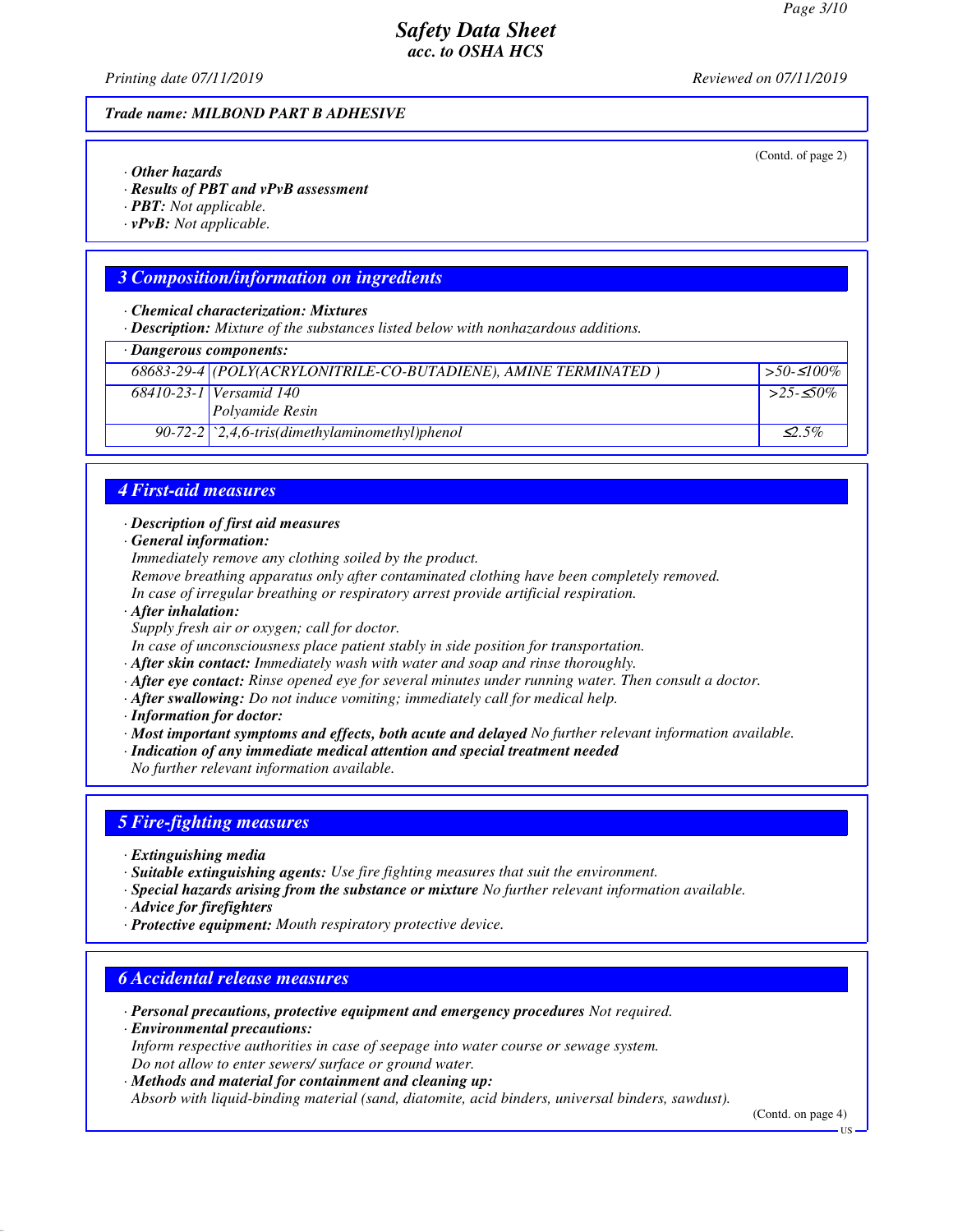(Contd. of page 3)

# *Safety Data Sheet acc. to OSHA HCS*

*Printing date 07/11/2019 Reviewed on 07/11/2019*

#### *Trade name: MILBOND PART B ADHESIVE*

| Dispose contaminated material as waste according to item 13. |
|--------------------------------------------------------------|
| Ensure adequate ventilation.                                 |
|                                                              |

# *· Reference to other sections*

*See Section 7 for information on safe handling. See Section 8 for information on personal protection equipment.*

*See Section 13 for disposal information. · Protective Action Criteria for Chemicals*

| $\cdot$ PAC-1: |                                                                          |                                |
|----------------|--------------------------------------------------------------------------|--------------------------------|
|                | 68410-23-1 Versamid 140                                                  | $30$ mg/m <sup>3</sup>         |
|                | Polyamide Resin                                                          |                                |
|                | $90-72-2$ $\mid$ $2,4,6-tris$ (dimethylaminomethyl) phenol               | $\sqrt{6.5}$ mg/m <sup>3</sup> |
| $\cdot$ PAC-2: |                                                                          |                                |
|                | 68410-23-1 Versamid 140                                                  | $330$ mg/m <sup>3</sup>        |
|                | Polyamide Resin                                                          |                                |
|                | 90-72-2 $\langle 2,4,6\text{-}tris$ (dimethylaminomethyl)phenol          | $172$ mg/m <sup>3</sup>        |
| $\cdot$ PAC-3: |                                                                          |                                |
|                | 68410-23-1 Versamid 140                                                  | $2,000$ mg/m <sup>3</sup>      |
|                | Polyamide Resin                                                          |                                |
|                | $\overline{90-72-2}$ $\overline{2,4,6}$ -tris(dimethylaminomethyl)phenol | $430$ mg/m <sup>3</sup>        |

### *7 Handling and storage*

#### *· Handling:*

*· Precautions for safe handling Ensure good ventilation/exhaustion at the workplace. Open and handle receptacle with care. Prevent formation of aerosols.*

*· Information about protection against explosions and fires: Keep respiratory protective device available.*

*· Conditions for safe storage, including any incompatibilities*

*· Storage:*

- *· Requirements to be met by storerooms and receptacles: No special requirements.*
- *· Information about storage in one common storage facility: Not required.*
- *· Further information about storage conditions: Keep receptacle tightly sealed.*
- *· Specific end use(s) No further relevant information available.*

# *8 Exposure controls/personal protection*

*· Additional information about design of technical systems: No further data; see item 7.*

*· Components with limit values that require monitoring at the workplace:*

*The product does not contain any relevant quantities of materials with critical values that have to be monitored at the workplace.*

*· Additional information: The lists that were valid during the creation were used as basis.*

*· Exposure controls*

- *· Personal protective equipment:*
- *· General protective and hygienic measures: Keep away from foodstuffs, beverages and feed. Immediately remove all soiled and contaminated clothing.*

(Contd. on page 5)

*<sup>·</sup> Control parameters*

US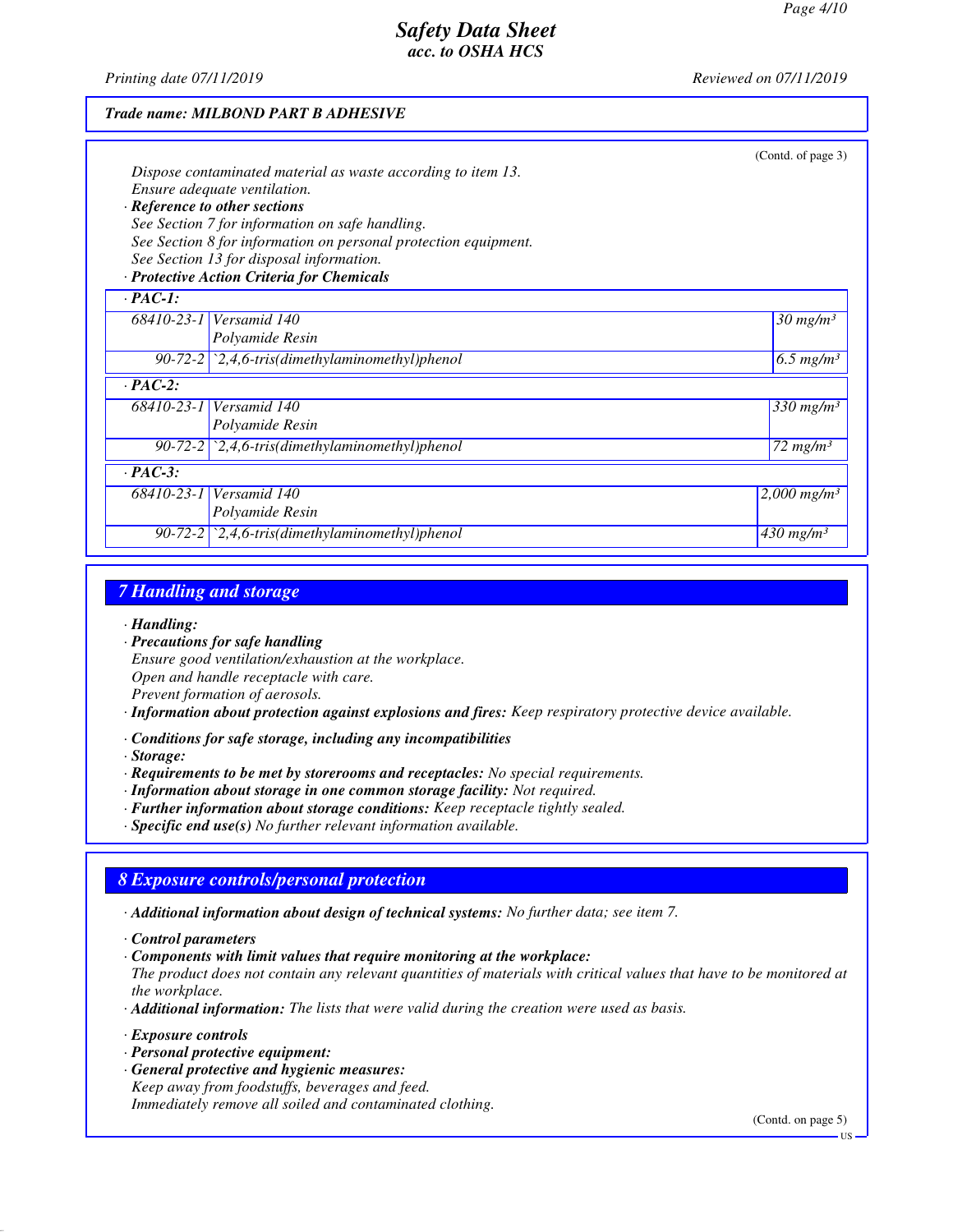*Printing date 07/11/2019 Reviewed on 07/11/2019*

#### *Trade name: MILBOND PART B ADHESIVE*

*Store protective clothing separately.*

*Avoid contact with the eyes and skin.*

*Avoid contact with the skin.*

(Contd. of page 4) *In case of brief exposure or low pollution use respiratory filter device. In case of intensive or longer exposure use*

*respiratory protective device that is independent of circulating air.*

*Wash hands before breaks and at the end of work.*

#### *· Protection of hands:*

*· Breathing equipment:*



*Protective gloves*

*The glove material has to be impermeable and resistant to the product/ the substance/ the preparation. Due to missing tests no recommendation to the glove material can be given for the product/ the preparation/ the chemical mixture.*

*Selection of the glove material on consideration of the penetration times, rates of diffusion and the degradation · Material of gloves*

*The selection of the suitable gloves does not only depend on the material, but also on further marks of quality and varies from manufacturer to manufacturer. As the product is a preparation of several substances, the resistance of the glove material can not be calculated in advance and has therefore to be checked prior to the application.*

*· Penetration time of glove material*

*The exact break through time has to be found out by the manufacturer of the protective gloves and has to be observed.*

*· Eye protection:*



*Tightly sealed goggles*

# *9 Physical and chemical properties*

| · Information on basic physical and chemical properties<br>· General Information                          |                                               |                       |
|-----------------------------------------------------------------------------------------------------------|-----------------------------------------------|-----------------------|
| $\cdot$ Appearance:                                                                                       |                                               |                       |
| Form:                                                                                                     | Pasty                                         |                       |
| Color:                                                                                                    | Dark blue                                     |                       |
| $\cdot$ Odor:                                                                                             | Amine-like                                    |                       |
| $\cdot$ Odor threshold:                                                                                   | Not determined.                               |                       |
| $\cdot$ pH-value:                                                                                         | Not determined.                               |                       |
| $\cdot$ Change in condition<br><i>Melting point/Melting range:</i><br><b>Boiling point/Boiling range:</b> | Undetermined.<br>160 °C (320 °F)              |                       |
| $\cdot$ Flash point:                                                                                      | 116 °C (240.8 °F)                             |                       |
| · Flammability (solid, gaseous):                                                                          | Not flammable.                                |                       |
| · Decomposition temperature:                                                                              | Not determined.                               |                       |
| $\cdot$ Auto igniting:                                                                                    | <i>Product is not selfigniting.</i>           |                       |
| $\cdot$ Danger of explosion:                                                                              | Product does not present an explosion hazard. |                       |
|                                                                                                           |                                               | (Contd. on page $6$ ) |

US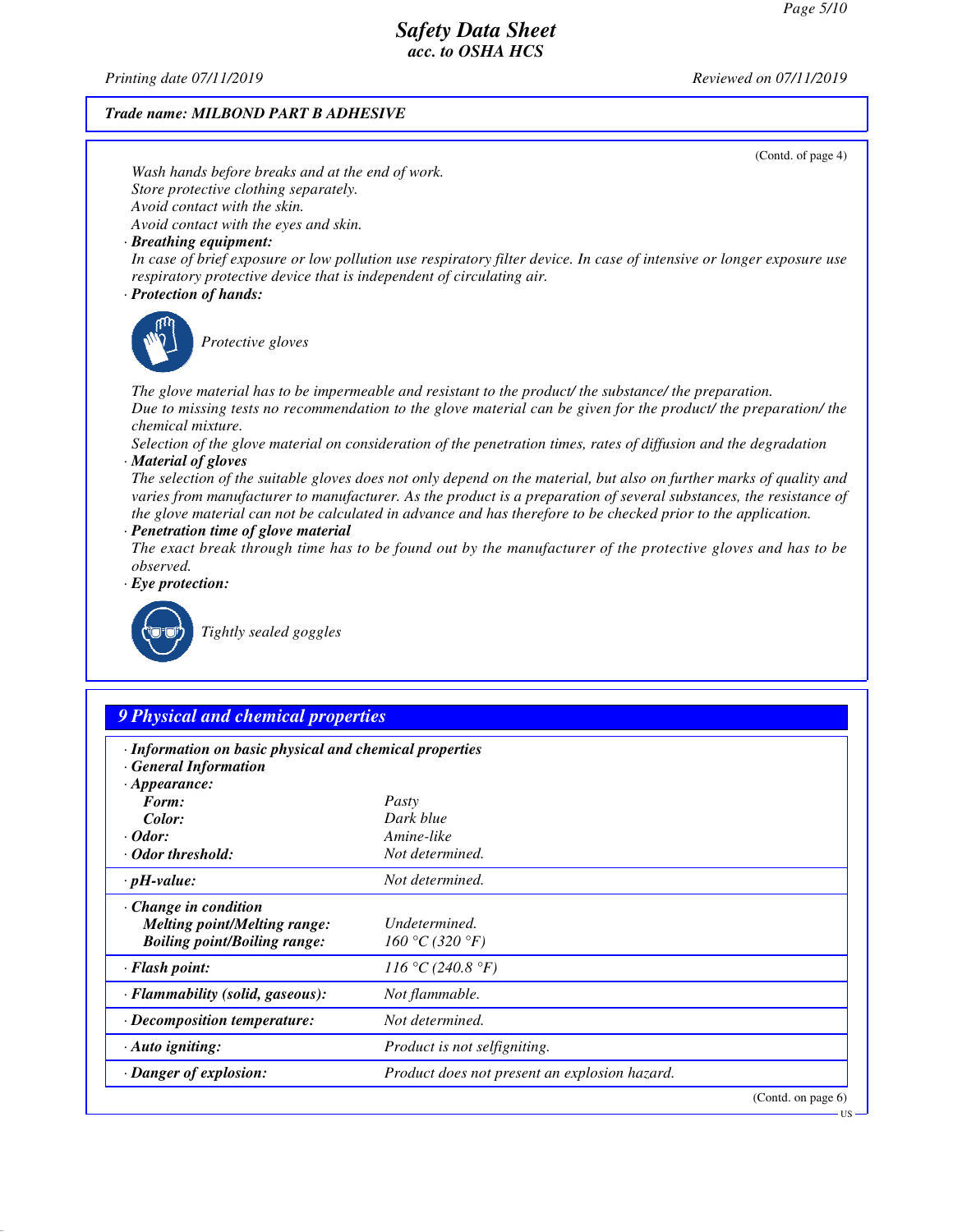*Printing date 07/11/2019 Reviewed on 07/11/2019*

#### *Trade name: MILBOND PART B ADHESIVE*

|                                                            |                                            | (Contd. of page 5) |
|------------------------------------------------------------|--------------------------------------------|--------------------|
| · Explosion limits:                                        |                                            |                    |
| Lower:                                                     | Not determined.                            |                    |
| <b>Upper:</b>                                              | Not determined.                            |                    |
| · Vapor pressure:                                          | Not determined.                            |                    |
| $\cdot$ Density:                                           | Not determined.                            |                    |
| $\cdot$ Relative density                                   | Not determined.                            |                    |
| · Vapor density                                            | Not determined.                            |                    |
| $\cdot$ Evaporation rate                                   | Not determined.                            |                    |
| · Solubility in / Miscibility with                         |                                            |                    |
| Water:                                                     | Not miscible or difficult to mix.          |                    |
| · Partition coefficient (n-octanol/water): Not determined. |                                            |                    |
| · Viscosity:                                               |                                            |                    |
| Dynamic:                                                   | Not determined.                            |                    |
| Kinematic:                                                 | Not determined.                            |                    |
| · Solvent content:                                         |                                            |                    |
| <b>VOC</b> content:                                        | $0.00 \%$                                  |                    |
|                                                            | $0.0$ g/l / 0.00 lb/gal                    |                    |
| <b>Solids content:</b>                                     | $47.5\%$                                   |                    |
| Other information                                          | No further relevant information available. |                    |

### *10 Stability and reactivity*

*· Reactivity No further relevant information available.*

- *· Chemical stability*
- *· Thermal decomposition / conditions to be avoided: No decomposition if used according to specifications.*
- *· Possibility of hazardous reactions No dangerous reactions known.*
- *· Conditions to avoid No further relevant information available.*
- *· Incompatible materials: No further relevant information available.*
- *· Hazardous decomposition products: No dangerous decomposition products known.*

#### *11 Toxicological information*

- *· Information on toxicological effects*
- *· Acute toxicity:*
- *· Primary irritant effect:*
- *· on the skin: Irritant to skin and mucous membranes.*
- *· on the eye: Strong irritant with the danger of severe eye injury.*
- *· Sensitization: Sensitization possible through skin contact.*
- *· Additional toxicological information:*

*The product shows the following dangers according to internally approved calculation methods for preparations: Irritant*

*Very toxic Danger through skin absorption. Carcinogenic.*

(Contd. on page 7)

**TIS**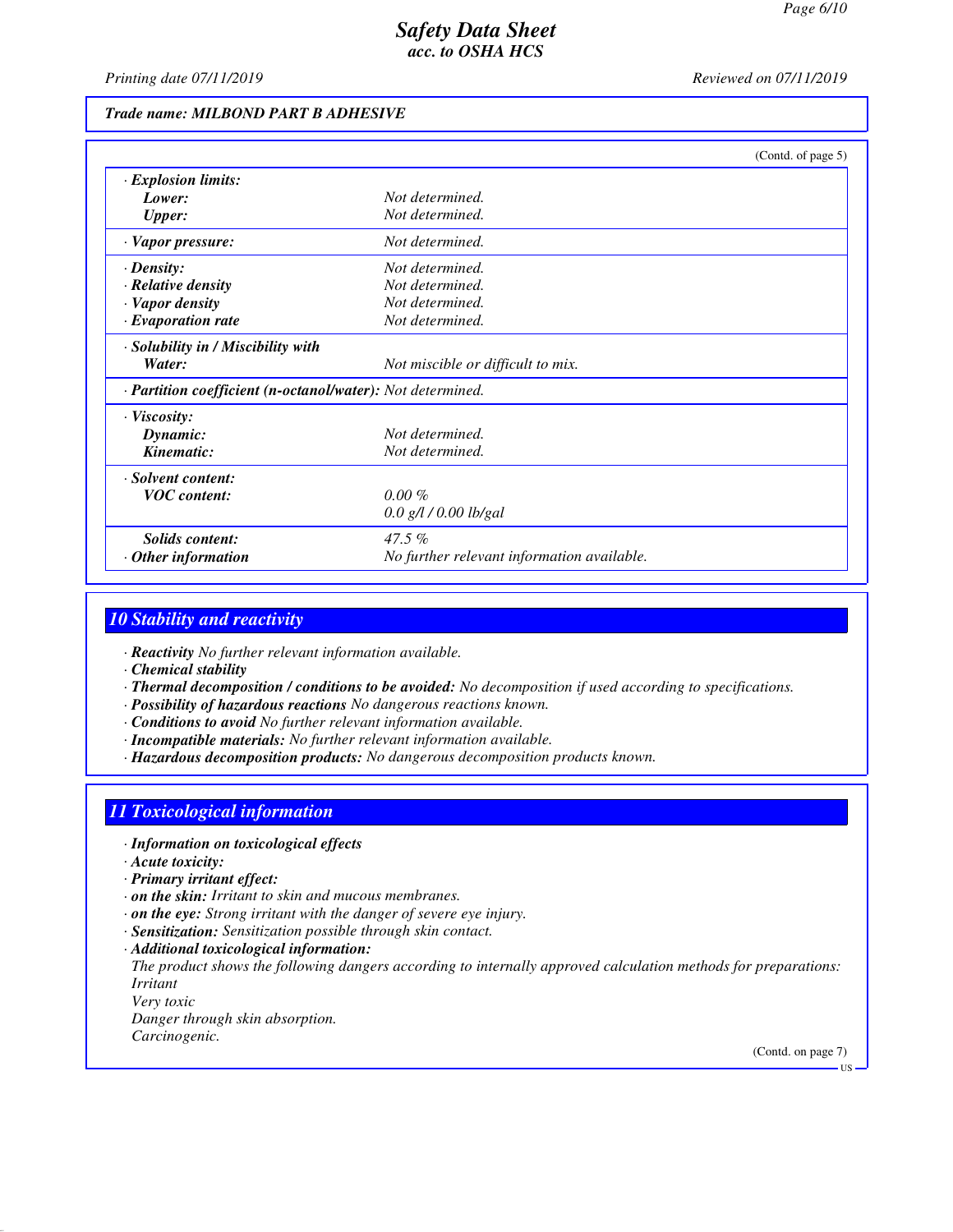*Printing date 07/11/2019 Reviewed on 07/11/2019*

#### *Trade name: MILBOND PART B ADHESIVE*

(Contd. of page 6)

*· Carcinogenic categories*

*· IARC (International Agency for Research on Cancer)*

*None of the ingredients is listed.*

*· NTP (National Toxicology Program) None of the ingredients is listed.*

*· OSHA-Ca (Occupational Safety Health Administration)*

*None of the ingredients is listed.*

### *12 Ecological information*

#### *· Toxicity*

- *· Aquatic toxicity: No further relevant information available.*
- *· Persistence and degradability No further relevant information available.*
- *· Behavior in environmental systems:*
- *· Bioaccumulative potential No further relevant information available.*
- *· Mobility in soil No further relevant information available.*
- *· Ecotoxical effects:*
- *· Remark: Harmful to fish*
- *· Additional ecological information:*
- *· General notes:*
- *Water hazard class 2 (Self-assessment): hazardous for water Do not allow product to reach ground water, water course or sewage system. Danger to drinking water if even small quantities leak into the ground. Harmful to aquatic organisms*
- *· Results of PBT and vPvB assessment*
- *· PBT: Not applicable.*
- *· vPvB: Not applicable.*
- *· Other adverse effects No further relevant information available.*

# *13 Disposal considerations*

- *· Waste treatment methods*
- *· Recommendation:*

*Must not be disposed of together with household garbage. Do not allow product to reach sewage system.*

- *· Uncleaned packagings:*
- *· Recommendation: Disposal must be made according to official regulations.*

| <b>14 Transport information</b>              |                                                                                                                                                                      |  |  |
|----------------------------------------------|----------------------------------------------------------------------------------------------------------------------------------------------------------------------|--|--|
| Environmental hazards:                       | Product contains environmentally hazardous substances: reaction<br>product: bisphenol-A-(epichlorhydrin) epoxy resin (number average<br>molecular weight $\leq$ 700) |  |  |
| $\cdot$ Special precautions for user         | Not applicable.                                                                                                                                                      |  |  |
| · Transport in bulk according to Annex II of |                                                                                                                                                                      |  |  |
| <b>MARPOL73/78 and the IBC Code</b>          | Not applicable.                                                                                                                                                      |  |  |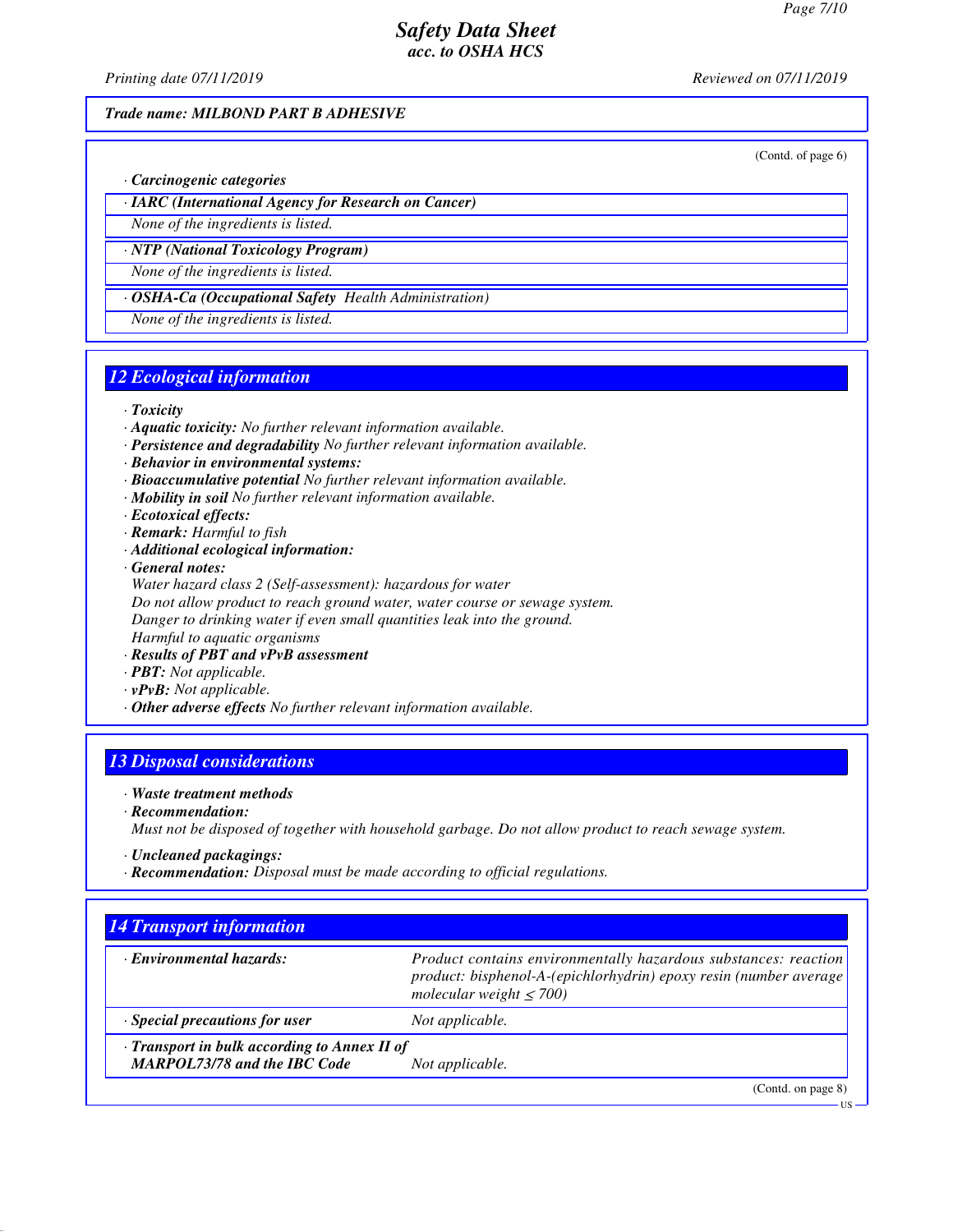(Contd. of page 7)

*ACTIVE*

# *Safety Data Sheet acc. to OSHA HCS*

*Printing date 07/11/2019 Reviewed on 07/11/2019*

*Trade name: MILBOND PART B ADHESIVE*

*· UN "Model Regulation": Void*

#### *15 Regulatory information*

*· Safety, health and environmental regulations/legislation specific for the substance or mixture · Sara*

*· Section 355 (extremely hazardous substances):*

*None of the ingredients is listed.*

*· Section 313 (Specific toxic chemical listings):*

*None of the ingredients is listed.*

*· TSCA (Toxic Substances Control Act):*

*68683-29-4 (POLY(ACRYLONITRILE-CO-BUTADIENE), AMINE TERMINATED ) ACTIVE 68410-23-1 Versamid 140 Polyamide Resin 90-72-2 `2,4,6-tris(dimethylaminomethyl)phenol ACTIVE*

*· Hazardous Air Pollutants*

*None of the ingredients is listed.*

*· Proposition 65*

*· Chemicals known to cause cancer:*

*None of the ingredients is listed.*

*· Chemicals known to cause reproductive toxicity for females:*

*None of the ingredients is listed.*

*· Chemicals known to cause reproductive toxicity for males:*

*None of the ingredients is listed.*

*· Chemicals known to cause developmental toxicity:*

*None of the ingredients is listed.*

*· Carcinogenic categories*

*· EPA (Environmental Protection Agency)*

*None of the ingredients is listed.*

*· TLV (Threshold Limit Value established by ACGIH)*

*None of the ingredients is listed.*

*· NIOSH-Ca (National Institute for Occupational Safety and Health)*

*None of the ingredients is listed.*

*· GHS label elements The product is classified and labeled according to the Globally Harmonized System (GHS). · Hazard pictograms*



*· Signal word Danger*

(Contd. on page 9)

US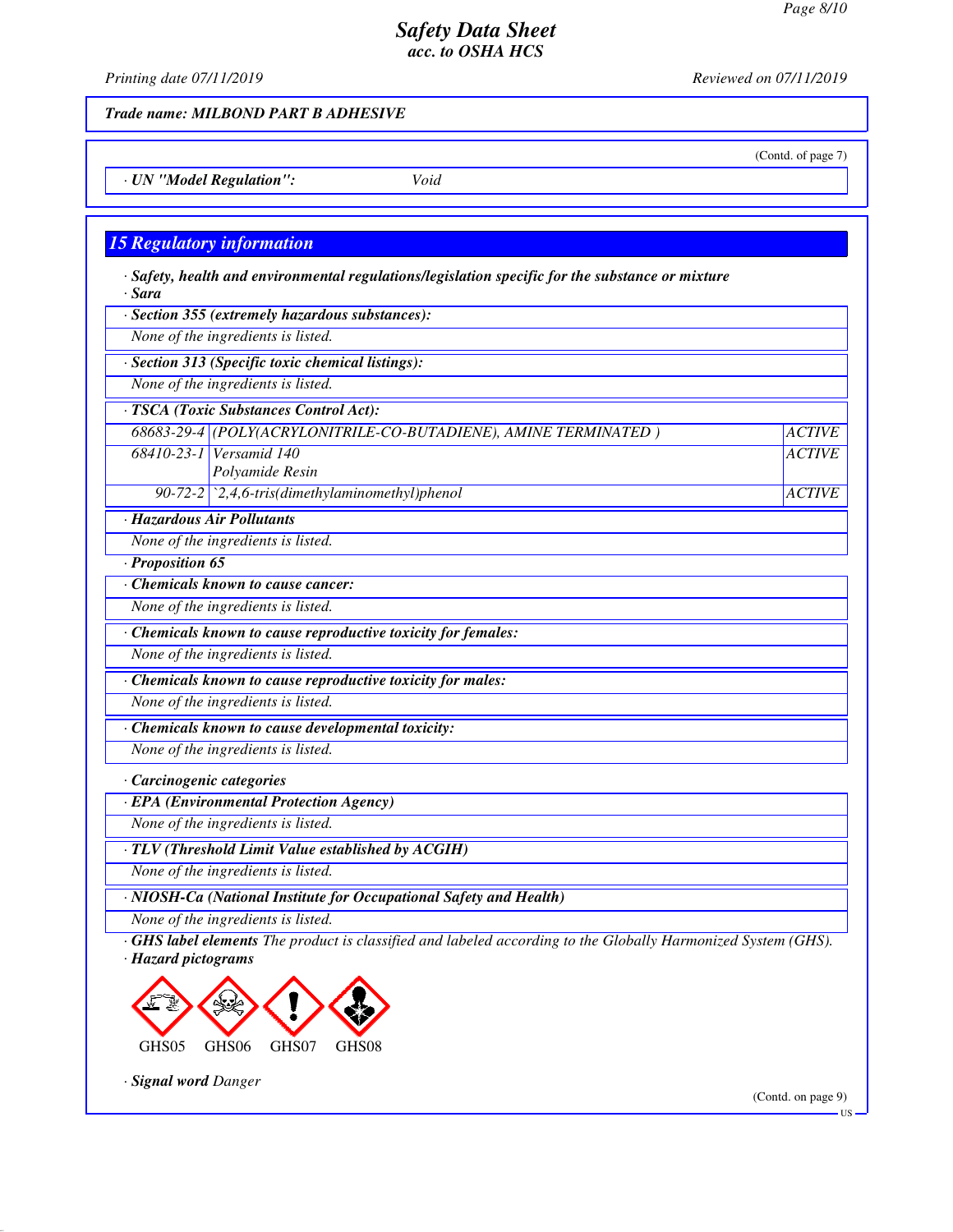*Printing date 07/11/2019 Reviewed on 07/11/2019*

#### *Trade name: MILBOND PART B ADHESIVE*

|                                                                                                                | (Contd. of page 8) |
|----------------------------------------------------------------------------------------------------------------|--------------------|
| · Hazard-determining components of labeling:                                                                   |                    |
| (POLY(ACRYLONITRILE-CO-BUTADIENE), AMINE TERMINATED)                                                           |                    |
| Versamid 140                                                                                                   |                    |
| Polyamide Resin                                                                                                |                    |
| `2,4,6-tris(dimethylaminomethyl)phenol                                                                         |                    |
| · Hazard statements                                                                                            |                    |
| Fatal if swallowed, in contact with skin or if inhaled.                                                        |                    |
| Causes skin irritation.                                                                                        |                    |
| Causes serious eye damage.                                                                                     |                    |
| May cause an allergic skin reaction.                                                                           |                    |
| May cause cancer.                                                                                              |                    |
| · Precautionary statements                                                                                     |                    |
| Obtain special instructions before use.                                                                        |                    |
| Do not handle until all safety precautions have been read and understood.                                      |                    |
| Do not breathe dust/fume/gas/mist/vapors/spray.                                                                |                    |
| Do not get in eyes, on skin, or on clothing.                                                                   |                    |
| Wash thoroughly after handling.                                                                                |                    |
| Do not eat, drink or smoke when using this product.                                                            |                    |
| Use only outdoors or in a well-ventilated area.                                                                |                    |
| Contaminated work clothing must not be allowed out of the workplace.                                           |                    |
| Wear protective gloves/protective clothing/eye protection/face protection.                                     |                    |
| [In case of inadequate ventilation] wear respiratory protection.                                               |                    |
| If swallowed: Immediately call a poison center/doctor.                                                         |                    |
| Rinse mouth.                                                                                                   |                    |
| If on skin: Wash with plenty of water.                                                                         |                    |
| IF INHALED: Remove person to fresh air and keep comfortable for breathing.                                     |                    |
| If in eyes: Rinse cautiously with water for several minutes. Remove contact lenses, if present and easy to do. |                    |
| Continue rinsing.                                                                                              |                    |
| IF exposed or concerned: Get medical advice/attention.                                                         |                    |
| Specific treatment is urgent (see on this label).                                                              |                    |
| Take off immediately all contaminated clothing and wash it before reuse.                                       |                    |
| If skin irritation or rash occurs: Get medical advice/attention.                                               |                    |
| Store in a well-ventilated place. Keep container tightly closed.                                               |                    |
| Store locked up.                                                                                               |                    |
| Dispose of contents/container in accordance with local/regional/national/international regulations.            |                    |

*· Information about limitation of use:*

*Workers are not allowed to be exposed to the hazardous carcinogenic materials contained in this preparation. Exceptions can be made by the authorities in certain cases.*

*· Chemical safety assessment: A Chemical Safety Assessment has not been carried out.*

# *16 Other information*

*This information is based on our present knowledge. However, this shall not constitute a guarantee for any specific product features and shall not establish a legally valid contractual relationship.*

*· Date of preparation / last revision 07/11/2019 / -*

*· Abbreviations and acronyms:*

*ACGIH: American Conference of Governmental Industrial Hygienists EINECS: European Inventory of Existing Commercial Chemical Substances ELINCS: European List of Notified Chemical Substances CAS: Chemical Abstracts Service (division of the American Chemical Society) NFPA: National Fire Protection Association (USA) HMIS: Hazardous Materials Identification System (USA)*

(Contd. on page 10)